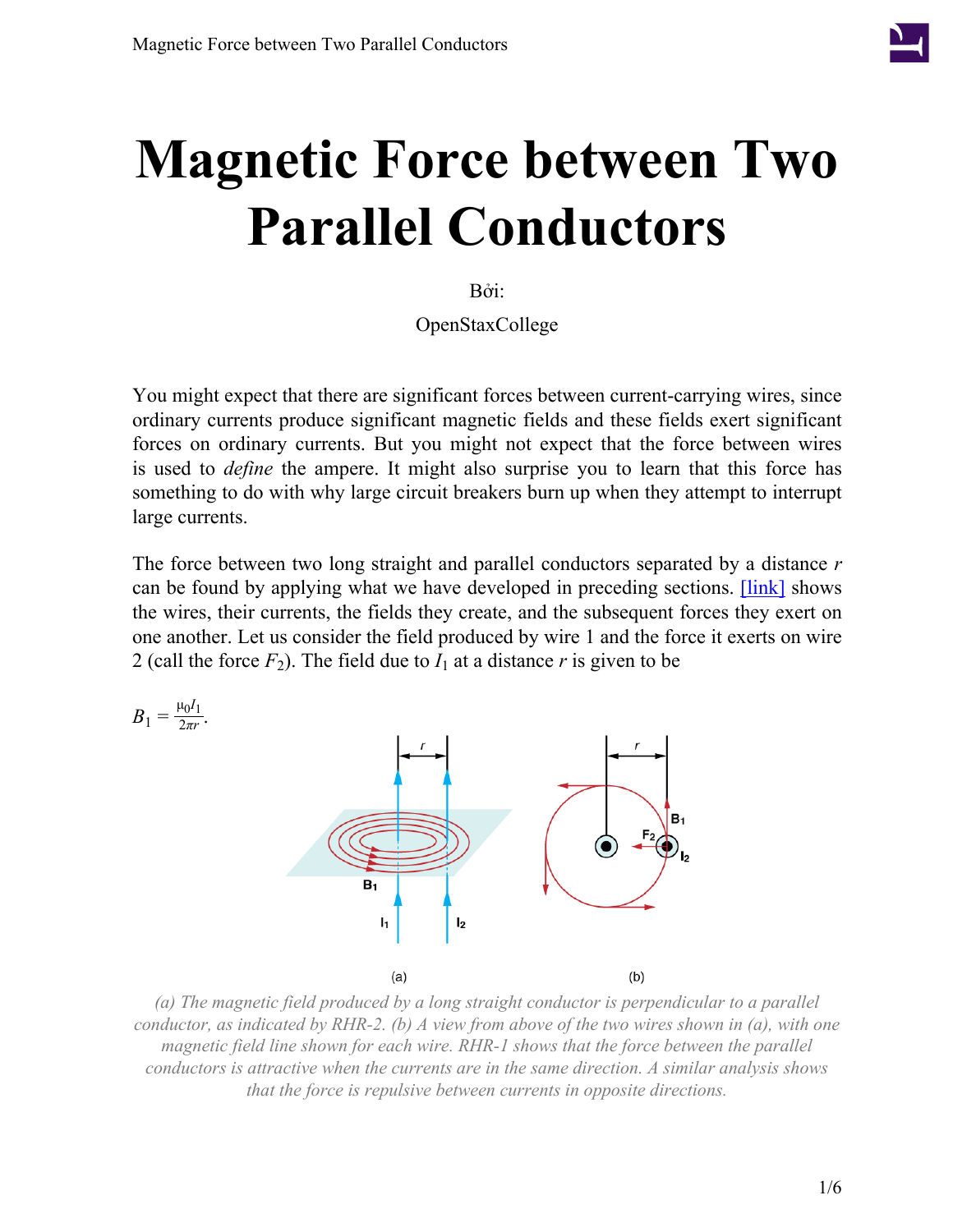This field is uniform along wire 2 and perpendicular to it, and so the force  $F_2$  it exerts on wire 2 is given by  $F = IlB \sin \theta$  with  $\sin \theta = 1$ :

 $F_2 = I_2 I B_1$ .

By Newton's third law, the forces on the wires are equal in magnitude, and so we just write *F* for the magnitude of  $F_2$ . (Note that  $F_1 = -F_2$ .) Since the wires are very long, it is convenient to think in terms of  $F/l$ , the force per unit length. Substituting the expression for  $B_1$  into the last equation and rearranging terms gives

$$
\frac{F}{l} = \frac{\mu_0 I_1 I_2}{2\pi r}.
$$

 $F/l$  is the force per unit length between two parallel currents  $I_1$  and  $I_2$  separated by a distance *r*. The force is attractive if the currents are in the same direction and repulsive if they are in opposite directions.

This force is responsible for the *pinch effect* in electric arcs and plasmas. The force exists whether the currents are in wires or not. In an electric arc, where currents are moving parallel to one another, there is an attraction that squeezes currents into a smaller tube. In large circuit breakers, like those used in neighborhood power distribution systems, the pinch effect can concentrate an arc between plates of a switch trying to break a large current, burn holes, and even ignite the equipment. Another example of the pinch effect is found in the solar plasma, where jets of ionized material, such as solar flares, are shaped by magnetic forces.

The *operational definition of the ampere* is based on the force between current-carrying wires. Note that for parallel wires separated by 1 meter with each carrying 1 ampere, the force per meter is

$$
\frac{F}{l} = \frac{(4\pi \times 10^{-7} \text{ T} \cdot \text{m/A})(1 \text{ A})^2}{(2\pi)(1 \text{ m})} = 2 \times 10^{-7} \text{ N/m}.
$$

Since  $\mu_0$  is exactly  $4\pi \times 10^{-7}$  T · m/A by definition, and because 1 T=1 N/ (A · m) , the force per meter is exactly  $2 \times 10^{-7}$  N/m. This is the basis of the operational definition of the ampere.

#### The Ampere

The official definition of the ampere is: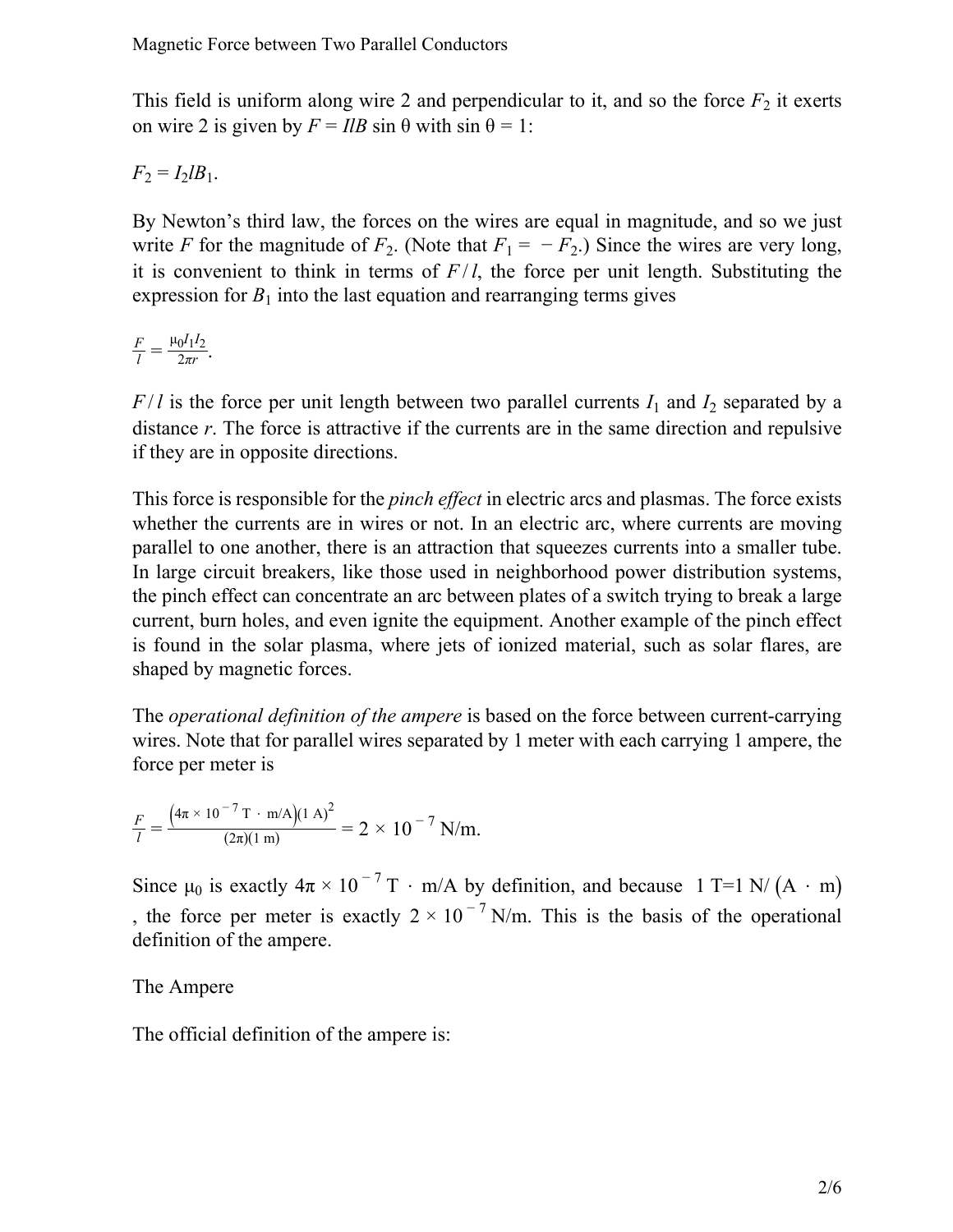One ampere of current through each of two parallel conductors of infinite length, separated by one meter in empty space free of other magnetic fields, causes a force of exactly  $2 \times 10^{-7}$  N/m on each conductor.

Infinite-length straight wires are impractical and so, in practice, a current balance is constructed with coils of wire separated by a few centimeters. Force is measured to determine current. This also provides us with a method for measuring the coulomb. We measure the charge that flows for a current of one ampere in one second. That is,  $1 C = 1 A \cdot s$ . For both the ampere and the coulomb, the method of measuring force between conductors is the most accurate in practice.

### **Section Summary**

- The force between two parallel currents  $I_1$  and  $I_2$ , separated by a distance  $r$ , has a magnitude per unit length given by *F*  $\frac{\mu_0 I_1 I_2}{2\pi r}$ 2*πr* .
- The force is attractive if the currents are in the same direction, repulsive if they are in opposite directions.

## **Conceptual Questions**

Is the force attractive or repulsive between the hot and neutral lines hung from power poles? Why?

<span id="page-2-0"></span>If you have three parallel wires in the same plane, as in  $[\text{link}]$ , with currents in the outer two running in opposite directions, is it possible for the middle wire to be repelled by both? Attracted by both? Explain.



*Three parallel coplanar wires with currents in the outer two in opposite directions.*

Suppose two long straight wires run perpendicular to one another without touching. Does one exert a net force on the other? If so, what is its direction? Does one exert a net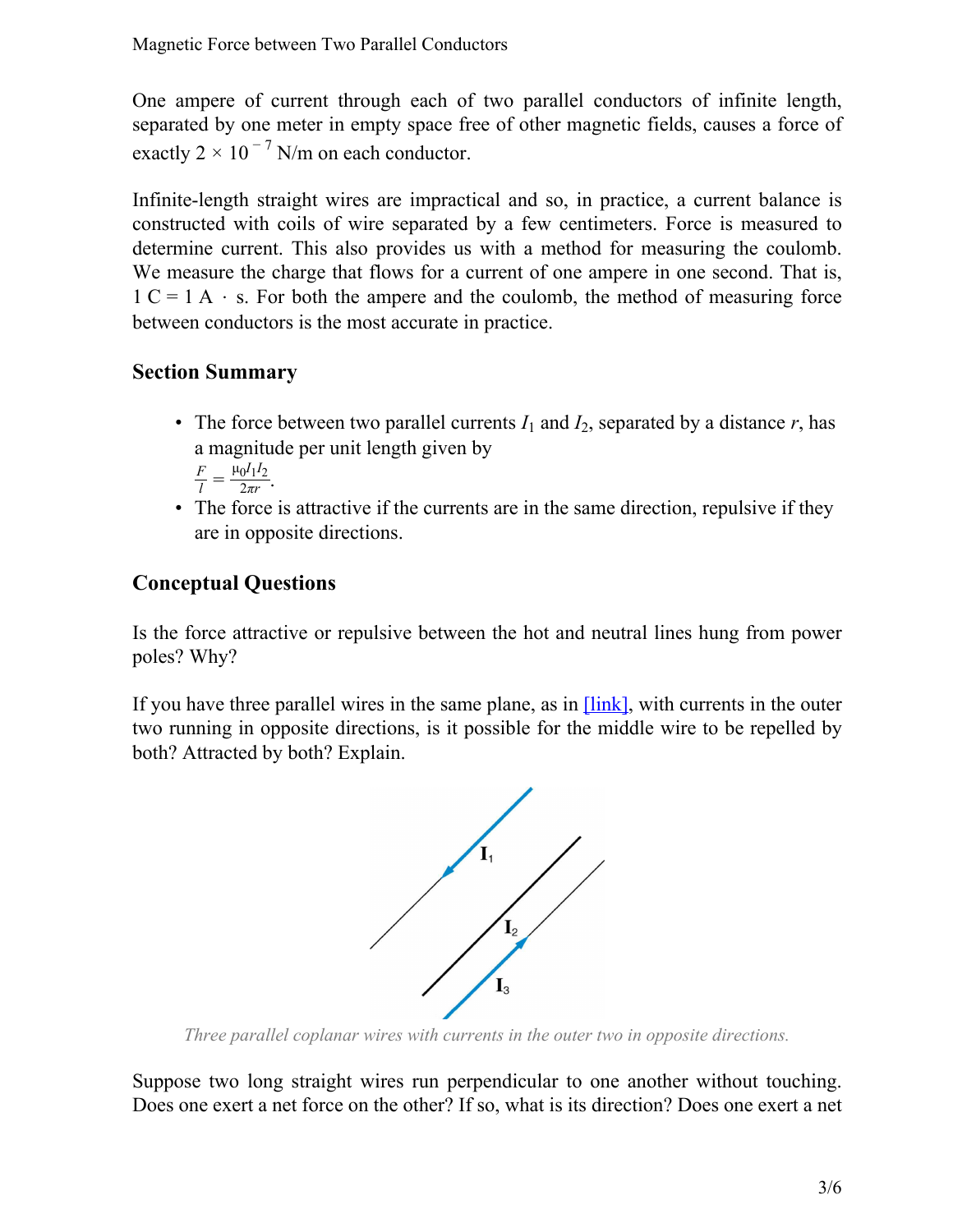torque on the other? If so, what is its direction? Justify your responses by using the right hand rules.

<span id="page-3-0"></span>Use the right hand rules to show that the force between the two loops in [\[link\]](#page-3-0) is attractive if the currents are in the same direction and repulsive if they are in opposite directions. Is this consistent with like poles of the loops repelling and unlike poles of the loops attracting? Draw sketches to justify your answers.



*Two loops of wire carrying currents can exert forces and torques on one another.*

If one of the loops in  $[\text{link}]$  is tilted slightly relative to the other and their currents are in the same direction, what are the directions of the torques they exert on each other? Does this imply that the poles of the bar magnet-like fields they create will line up with each other if the loops are allowed to rotate?

Electric field lines can be shielded by the Faraday cage effect. Can we have magnetic shielding? Can we have gravitational shielding?

#### **Problems & Exercises**

(a) The hot and neutral wires supplying DC power to a light-rail commuter train carry 800 A and are separated by 75.0 cm. What is the magnitude and direction of the force between 50.0 m of these wires? (b) Discuss the practical consequences of this force, if any.

(a) 8.53 N, repulsive

(b) This force is repulsive and therefore there is never a risk that the two wires will touch and short circuit.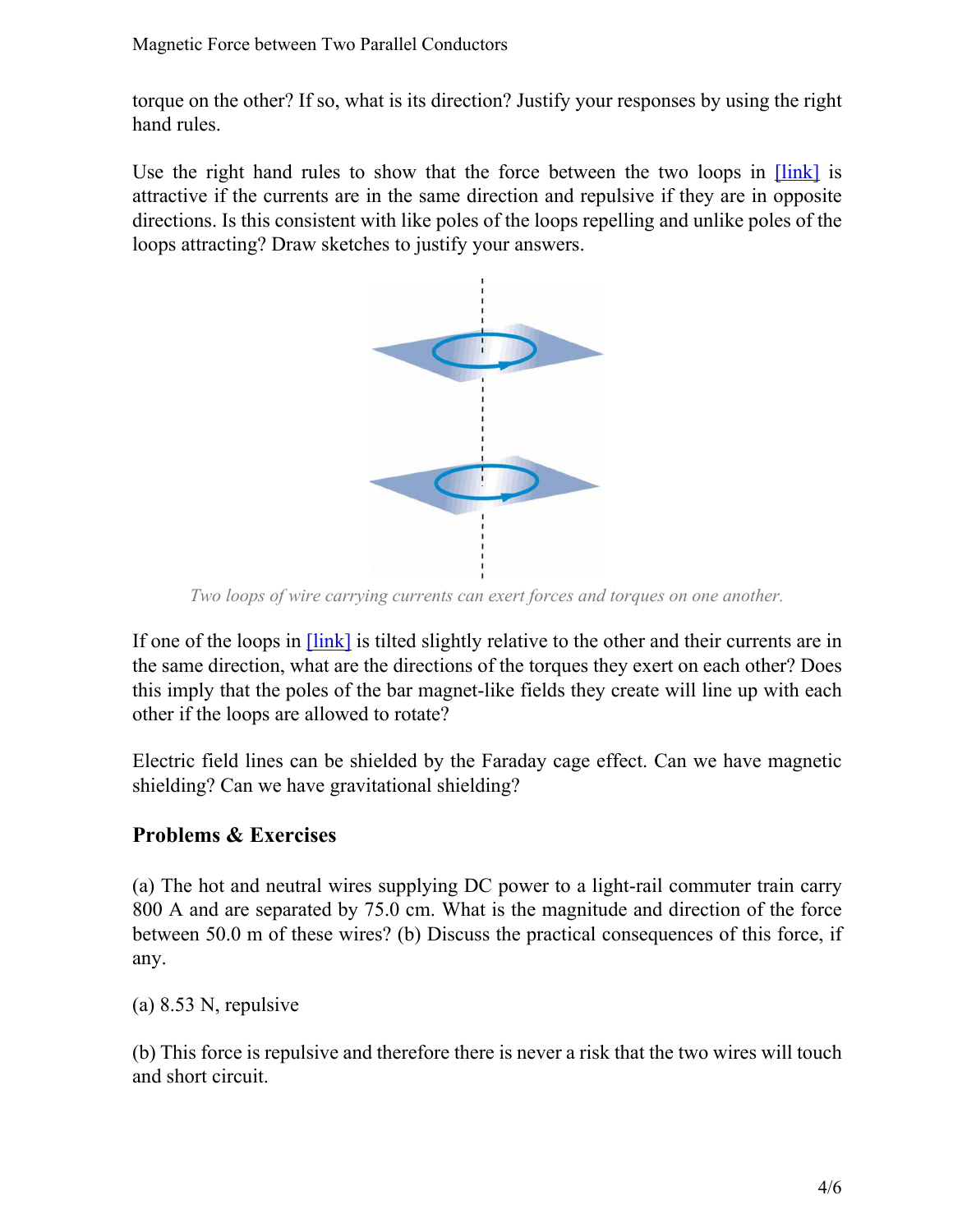The force per meter between the two wires of a jumper cable being used to start a stalled car is 0.225 N/m. (a) What is the current in the wires, given they are separated by 2.00 cm? (b) Is the force attractive or repulsive?

A 2.50-m segment of wire supplying current to the motor of a submerged submarine carries 1000 A and feels a 4.00-N repulsive force from a parallel wire 5.00 cm away. What is the direction and magnitude of the current in the other wire?

400 A in the opposite direction

The wire carrying 400 A to the motor of a commuter train feels an attractive force of  $4.00 \times 10^{-3}$  N/m due to a parallel wire carrying 5.00 A to a headlight. (a) How far apart are the wires? (b) Are the currents in the same direction?

An AC appliance cord has its hot and neutral wires separated by 3.00 mm and carries a 5.00-A current. (a) What is the average force per meter between the wires in the cord? (b) What is the maximum force per meter between the wires? (c) Are the forces attractive or repulsive? (d) Do appliance cords need any special design features to compensate for these forces?

- (a)  $1.67 \times 10^{-3}$  N/m
- (b)  $3.33 \times 10^{-3}$  N/m
- (c) Repulsive
- (d) No, these are very small forces

<span id="page-4-0"></span>[\[link\]](#page-4-0) shows a long straight wire near a rectangular current loop. What is the direction and magnitude of the total force on the loop?



Find the direction and magnitude of the force that each wire experiences in  $\frac{[\text{link}]}{[\text{au}]}$ using vector addition.